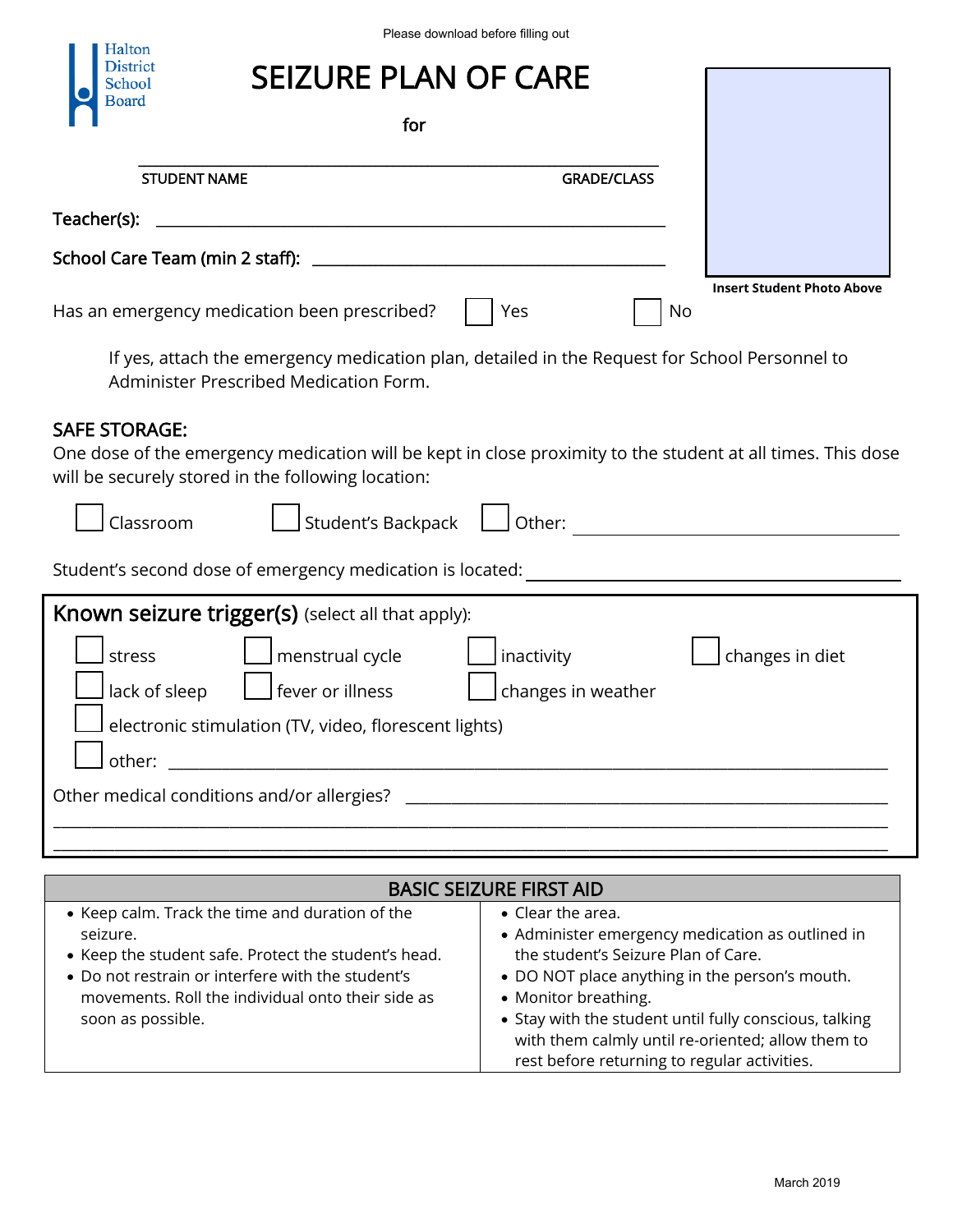| $\overline{\phantom{a}}$ Yes – Locatior |
|-----------------------------------------|
| $\sqrt{ }$ No                           |

|                                                                                                      | Please download before filling out                                                             |                                                                                                                                                                               |                                                                                |
|------------------------------------------------------------------------------------------------------|------------------------------------------------------------------------------------------------|-------------------------------------------------------------------------------------------------------------------------------------------------------------------------------|--------------------------------------------------------------------------------|
|                                                                                                      |                                                                                                |                                                                                                                                                                               |                                                                                |
|                                                                                                      | Does the student need to leave the room after a seizure?                                       | Yes – Location: ______________________<br>No                                                                                                                                  |                                                                                |
|                                                                                                      | If yes, describe process for returning student to the classroom:                               |                                                                                                                                                                               |                                                                                |
|                                                                                                      |                                                                                                |                                                                                                                                                                               |                                                                                |
|                                                                                                      | SEIZURE MANAGEMENT PROCEDURES                                                                  |                                                                                                                                                                               |                                                                                |
| <b>TYPE</b><br>(tonic-clonic, absence,<br>simple partial, atonic,<br>myoclonic, epileptic<br>spasms) | <b>DESCRIPTION</b><br>(frequency, duration, key<br>characteristics, sensory signs,<br>trigger) | <b>ACTIONS</b><br>(risks to be mitigated, trigger<br>avoidance, actions to take<br>during and following a<br>seizure, duties of School Care<br>Team, emergency<br>medication) | <b>SCHOOL CARE</b><br><b>TEAM</b><br>(who on the team will<br>complete action) |
|                                                                                                      |                                                                                                |                                                                                                                                                                               |                                                                                |
|                                                                                                      |                                                                                                |                                                                                                                                                                               |                                                                                |
|                                                                                                      |                                                                                                |                                                                                                                                                                               |                                                                                |
|                                                                                                      | SEIZURE EMERGENCY PROCEDURES                                                                   |                                                                                                                                                                               |                                                                                |
| 1. CALL 9-1-1 when:                                                                                  |                                                                                                |                                                                                                                                                                               |                                                                                |
|                                                                                                      |                                                                                                |                                                                                                                                                                               |                                                                                |
|                                                                                                      |                                                                                                |                                                                                                                                                                               |                                                                                |
| 2. Notify parent or emergency contact.                                                               |                                                                                                |                                                                                                                                                                               |                                                                                |
|                                                                                                      | <b>EMERGENCY CONTACTS (LIST IN PRIORITY)</b>                                                   |                                                                                                                                                                               |                                                                                |
| <b>NAME</b>                                                                                          | <b>RELATIONSHIP</b>                                                                            | <b>DAYTIME PHONE</b>                                                                                                                                                          | <b>ALTERNATE PHONE</b>                                                         |
|                                                                                                      |                                                                                                |                                                                                                                                                                               |                                                                                |
|                                                                                                      |                                                                                                |                                                                                                                                                                               |                                                                                |
|                                                                                                      |                                                                                                |                                                                                                                                                                               |                                                                                |
|                                                                                                      |                                                                                                |                                                                                                                                                                               |                                                                                |
|                                                                                                      |                                                                                                |                                                                                                                                                                               |                                                                                |
|                                                                                                      |                                                                                                |                                                                                                                                                                               | March 2019                                                                     |

## SEIZURE EMERGENCY PROCEDURES

- \_\_\_\_\_\_\_\_\_\_\_\_\_\_\_\_\_\_\_\_\_\_\_\_\_\_\_\_\_\_\_\_\_\_\_\_\_\_\_\_\_\_\_\_\_\_\_\_\_\_\_\_\_\_\_\_\_\_\_\_\_\_\_\_\_\_\_\_\_\_\_\_\_\_\_\_\_\_\_\_\_\_\_\_\_\_\_\_\_\_\_\_\_\_\_\_\_\_
- \_\_\_\_\_\_\_\_\_\_\_\_\_\_\_\_\_\_\_\_\_\_\_\_\_\_\_\_\_\_\_\_\_\_\_\_\_\_\_\_\_\_\_\_\_\_\_\_\_\_\_\_\_\_\_\_\_\_\_\_\_\_\_\_\_\_\_\_\_\_\_\_\_\_\_\_\_\_\_\_\_\_\_\_\_\_\_\_\_\_\_\_\_\_\_\_\_\_
- \_\_\_\_\_\_\_\_\_\_\_\_\_\_\_\_\_\_\_\_\_\_\_\_\_\_\_\_\_\_\_\_\_\_\_\_\_\_\_\_\_\_\_\_\_\_\_\_\_\_\_\_\_\_\_\_\_\_\_\_\_\_\_\_\_\_\_\_\_\_\_\_\_\_\_\_\_\_\_\_\_\_\_\_\_\_\_\_\_\_\_\_\_\_\_\_\_\_

## 2. Notify parent or emergency contact.

| <b>EMERGENCY CONTACTS (LIST IN PRIORITY)</b> |                     |               |                        |
|----------------------------------------------|---------------------|---------------|------------------------|
| <b>NAME</b>                                  | <b>RELATIONSHIP</b> | DAYTIME PHONE | <b>ALTERNATE PHONE</b> |
|                                              |                     |               |                        |
|                                              |                     |               |                        |
|                                              |                     |               |                        |
|                                              |                     |               |                        |